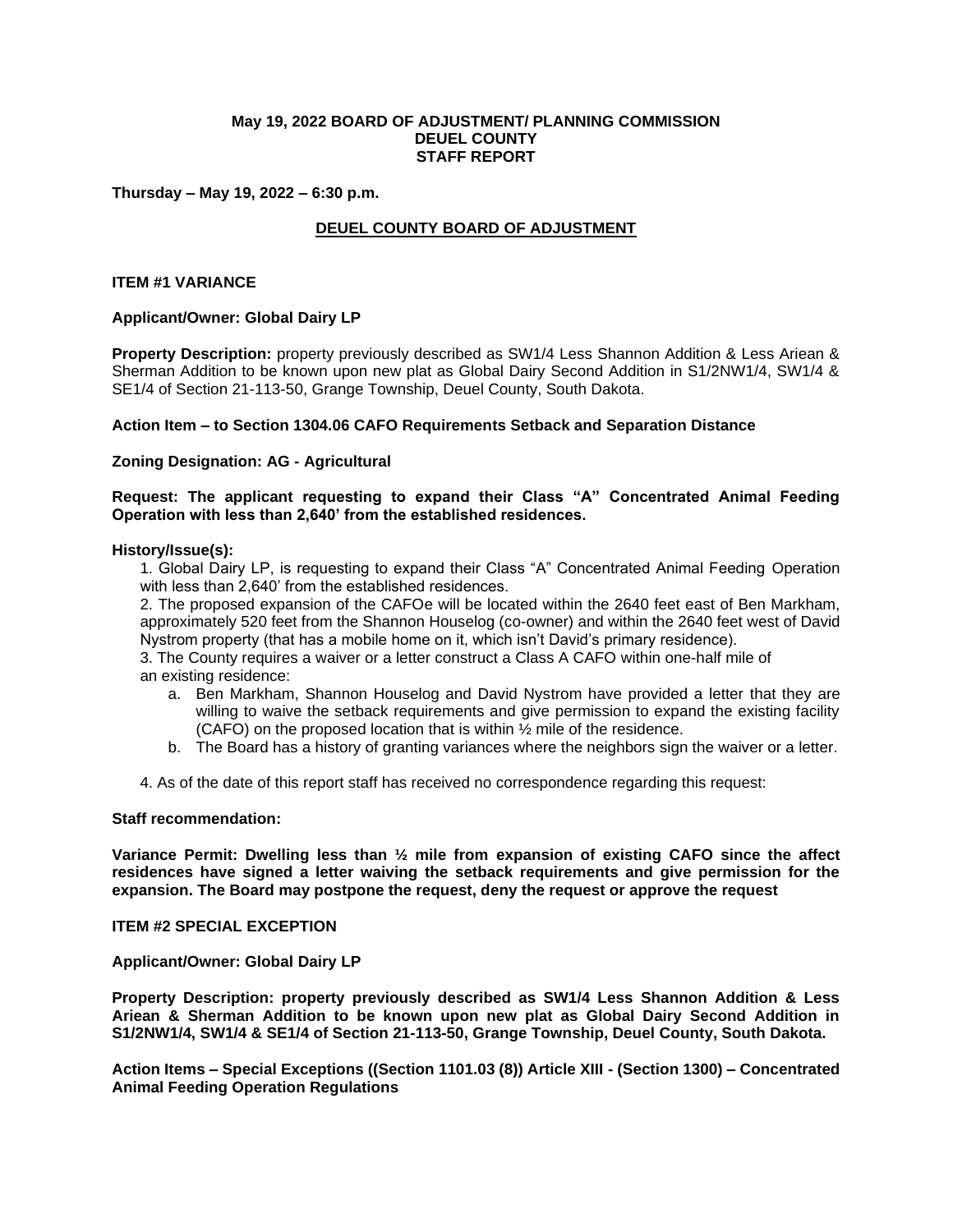# **Zoning Designation: AG – Agricultural**

**Request:** To apply for Special Exception Permit expand their Class "A" Concentrated Animal Feeding Operation (CAFO from 7,486 animal units to 11,832 animal units which is 5,980 mature cattle (5,200 milking plus 780 dry cows), 680 calves & 2,600 heifers) which is a dairy facility in the Ag District

# **History/Issue(s):**

# **Specifics of Request**

*Specifics of Request:*

- 1. The Global LP is seeking to expand their Class "A" Concentrated Animal Feeding Operation (CAFO from 7,486 animal units to 11,832 animal units which is 5,980 mature cattle (5,200 milking plus 780 dry cows), 680 calves & 2,600 heifers) which is a dairy facility in the Ag District.
	- a. This proposed site at property previously described as SW1/4 Less Shannon Addition & Less Ariean & Sherman Addition to be known upon new plat as Global Dairy Second Addition in S1/2NW1/4, SW1/4 & SE1/4 of Section 21-113-50, Grange Township, Deuel County, South Dakota; they have applied for a variance to have the expansion of the existing CAFO within 1/2 mile setback for a Class A CAFO from any existing residences.
	- b. Manure management was provided by Dakota Environmental.
	- c. Feed sources/storage and nutrient management provided by Dakota Environmental.
- 2. Soil borings preformed in the past indicated that some of the soils in the expansion have glacial till soils and that the aquifer is not present at the extent of the site.
- 3. The new proposed components are not located in the FEMA floodplain
- 4. The improvements consist of:
	- a. Construction of freestall barn addition to the Sherman barn, addition to calf barn, proposed parlor to the main (1<sup>st</sup>) existing freestall barn, freestall addition to the east freestall barn, new settling pond the northwest, combination of settling ponds 1 & 2 and new proposed feed storage area to the north of existing feed storage area.
	- b. Digester System, proposed separator building, covered pond and parking area to the north of the CAFO.
- *5.* Most common haul route for the CAFO includes Highway 28 to the south. This road is maintained by SD DOT. They have other haul roads for transportation of feed and manure and they are mostly maintained by Grange Township.

## *Ordinance regarding this request:*

- 1. The applicant will be submitting engineering and nutrient management plan to Deuel County for review decision of this Board.
- 2. The Board shall consider the following in determining whether the proposed CAFO will create a significant contribution of pollution:
	- a. Size of feeding operation and amount of manure reaching waters of the state
		- i. Historically the Board has relied in determination of SDANR in reference to this question since waters of the state are under their jurisdiction.
		- ii. Historically the Board has relied in determination of SDDANR in reference to this question since waters of the state are under their jurisdiction and this is a component of the State General Permit review.
- 3. A nutrient management plan is required.
	- a. Nutrient management plan has been prepared by a licensed Agronomist and submitted.
	- b. Fields in the nutrient management plan are expected to change (per the applicant and based upon the zoning ordinance.)
	- c. The agronomist certifies that the land currently used for spreading is sufficient for spreading the manure generated.
- 4. A manure management plan is required
	- a. The applicant's agronomist and engineer prepared the manure management plan. It included:
		- i. A site plan
			- ii. Operation procedures and maintenance of manure facilities for proposed facility.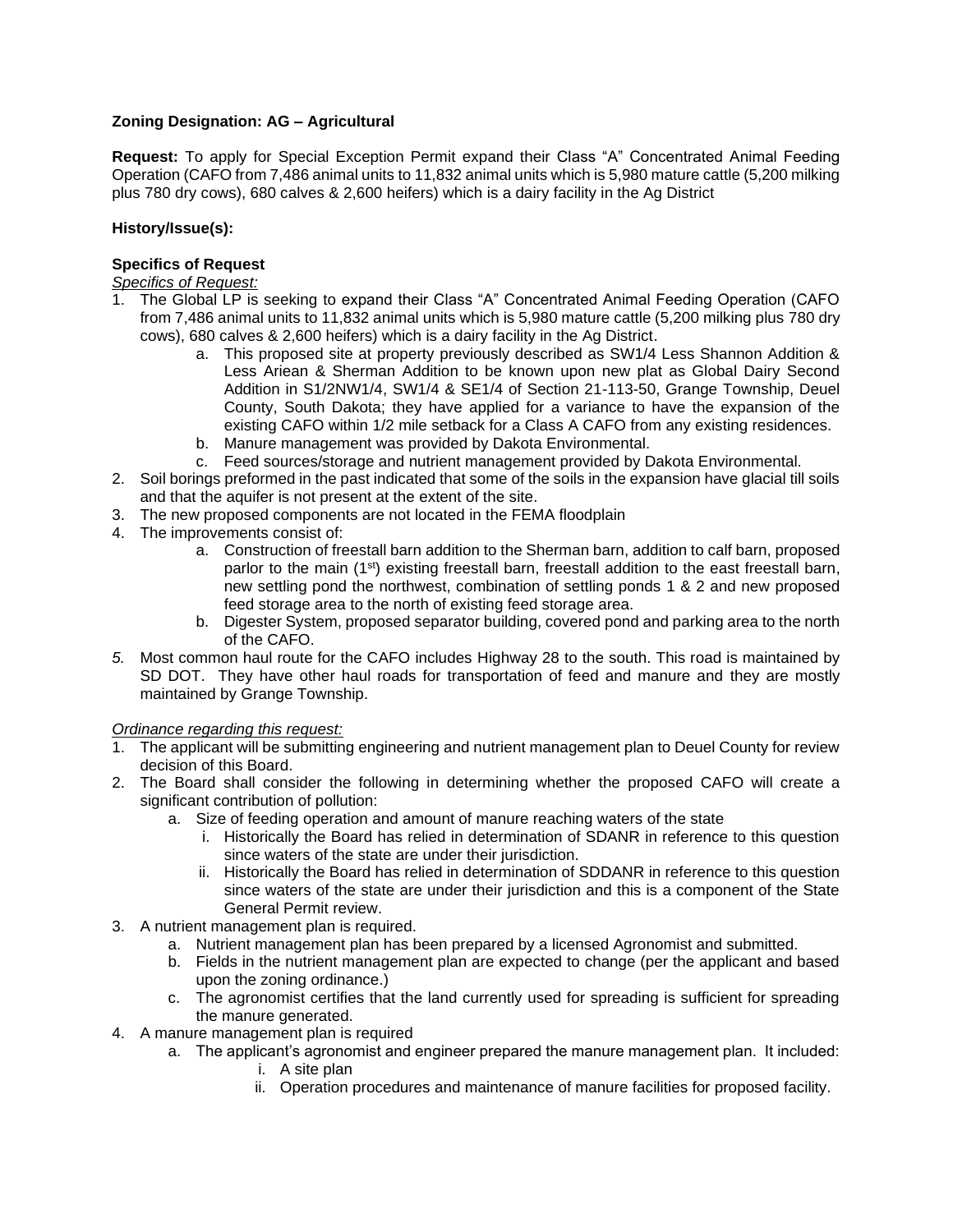- iii. Final as-built plans will be submitted to the zoning officer following review by Deuel County Board of Adjustment.
- iv. Plans specify records on manure application will be kept and document that acceptable manure and nutrient management practices have been followed.
- 5. A Management plan for fly and odor control.
	- a. Completed
		- i. Operational plans for manure collection storage, treatment are expected to be updated and implemented
		- ii. Applicants and family members will remove mortalities from the site to a new location for composting.
		- iii. No new trees are proposed with the new facilities however, there is adequate space for shelterbelt plantings.
		- iv. The proposed modifications including the elimination of the sand settling lane will eliminate the odor production from the exposure of constantly flowing wastewater.
		- v. It is the intent to avoid spreading manure on weekends, holidays, and evenings on warm days.
		- vi. It is the intent to avoid spreading on calm and humid days.
- 6. The site is greater than suggested separation distances for Churches, Businesses, Commercially Zoned Areas, Town Districts, Incorporated Municipalities, other than the operator, and lakes and streams classified as fisheries.
- 7. Setbacks for this CAFO that is being applied as Class A setback. The proposed CAFO is located more than 1/2 of a mile from the existing residences with a variance and a letter from the residences.
- 8. The proposed facilities meet the minimum setbacks from rights-of-way.
- 9. Review of Specifications and nutrient management plan by Deuel County Board of Adjustment.
	- a. Applicant is required to keep and maintain records of fields to receive manure, utilize adequate acres for the spreading of manure in accordance with state general permit standards, and adhere to minimum manure application setbacks.
- 10. The zoning office received a concern about the expansion of Global Dairy LP.
	- a. 5-9-22 an email from Jim Roelofs, land owner one mile south, has concerns about the risk of manure spill and pollution of creek (Pea Munky Run).
	- b. he request to in included ongoing water quality testing of the creek, as one of the provisions of granting the extension of the Special Exception.
- 11. All information required of the applicant in Section 1302 were provided.
- 12. Information on soils, shallow aquifers, wellhead protection areas and floodplain (provided)
- 13. Staff notified Paul Nikoals SD DOT, in charge of maintenance of Hwy 28 maintenance.
- 14. Staff notified Grange Township, in charge of maintenance of other haul roads maintenance.
- 15. Staff notified Brookings-Deuel Rural Water of the request. (Rural Water Supplier.)
- 16. Staff notified SDDENR, East Dakota Water Development District, and Sioux Rural Water of the request
- 17. The zoning office notified owners of property within two-miles of the site.

## *Staff Recommendation*

**Special Exception:** The board, utilizing one motion could approve, deny or table the special exception request. If approved the Board may use the following findings:

• No complaints or objection were received from the affected neighbor.

**The Board determined that it is empowered under the section of the ordinance described in the application to grant the special exception and that granting the special exception will not adversely affect the public interest. Please see Findings of Fact and Conclusions of Law on file with this application.**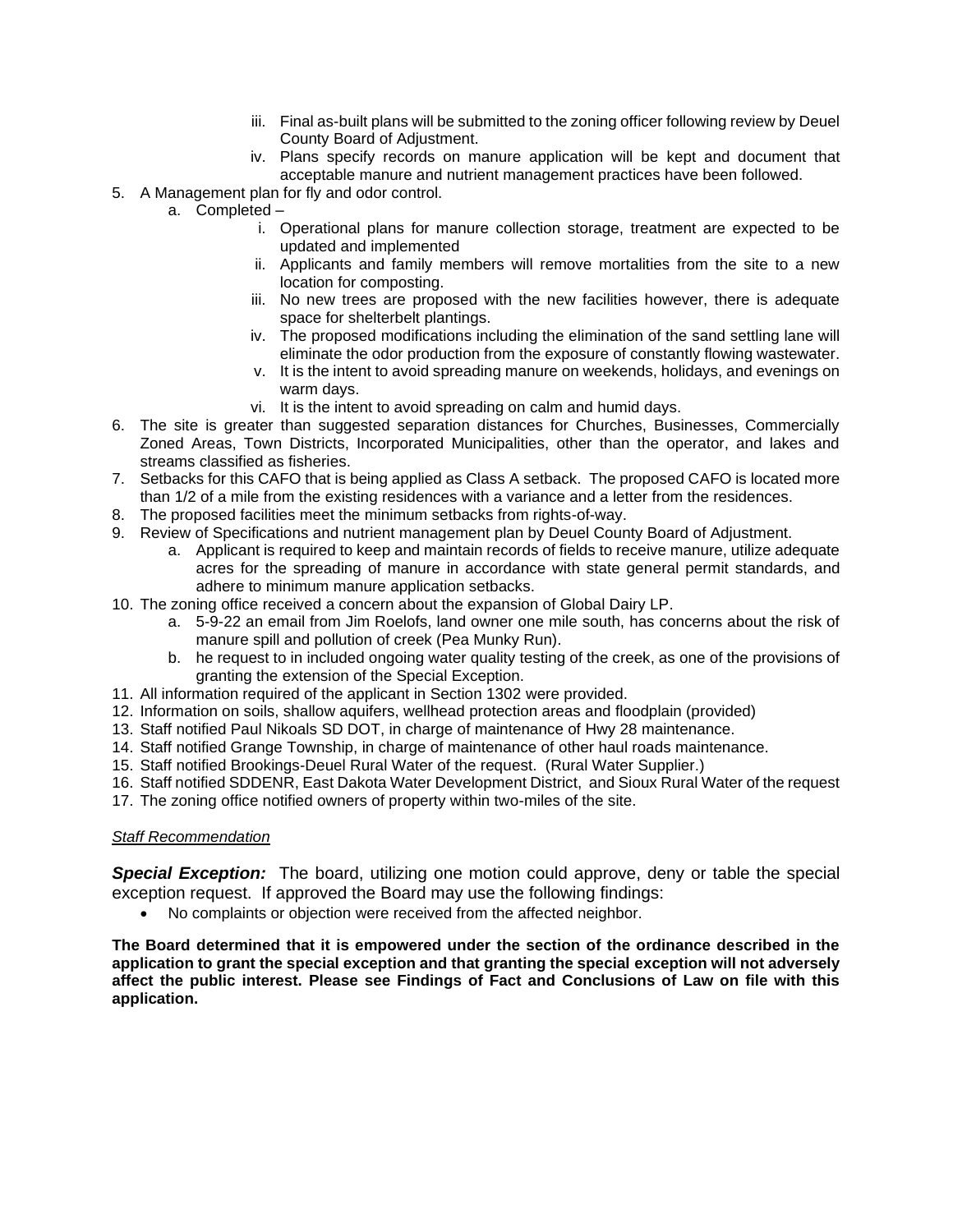## **ITEM #3 SPECIAL EXCEPTION**

**Applicant: Brookings Biogas LLC Owner: Global Dairy LP**

**Property Description: Global Dairy Second Addition in SW1/2 of the NW1/4, SW1/4 & SE1/4 of Section 21-113-50, Grange Township, Lake Cochrane, Deuel County, South Dakota**

**Action Items – Special Exception – (Section 1101.03.12 – Essential Services)**

**Zoning Designation: A – Agricultural District** 

**Request: Applicant/Owner requesting a Special Exception requesting to construct a biogas upgrade and interconnection system to Northwestern Gas Pipeline network for biogas from anerobic digesters at Global, Hammink, and Northern Sky Dairies in AG District.** 

### **History/Issue(s):**

### **Specifics of Request**

1. Brookings Biogas LLC is requesting to construct a biogas upgrade and interconnection system to Northwestern Gas Pipeline network for biogas from anerobic digesters at Global, Hammink, and Northern Sky Dairies in AG District.

- a) Currently they are working with 9 dairies to build 8 separate digesters which we have in "clusters" including sites in Moody, Brookings, Deuel and Grant counties. These clusters also include gas upgrader systems for the biogas generated by the digesters in the cluster and gas interconnect points where the biogas is transitioned to gas companies, such as NorthWestern Energy in this case, where they inject the renewable natural gas (RNG) into their gas network.
- b) The gas generated from those digesters will be collected via gas line which will be installed in road ROW's following all applicable State and PUC requirements.
- c) All biogas will be delivered to the Global Dairy site to a central Upgrader system which will finish turning the biogas in to pipeline quality RNG. The RNG will then go through a quality control process where it then becomes the property of NorthWestern Energy to finish the process of injecting it into their system.
- d) A gas offloading system will also be developed at Global Dairy for the delivery of additional biogas which will be trucked from 2 other dairies, Lakeside and Blooming Valley, located in Grant County. This offloading station will allow for the potential of gas from other digesters to be added in the future. We recently started working with Wildrose Dairy in hopes of being able to include a digester for them within this cluster as well.
- e) While we are requesting the SEP for approval of the Upgrader, Offloading, and Metering stations as provided in the site plan, NorthWestern Energy will also be requesting an additional SEP at a later time. Their request will outline their plans for delivering the RNG from their Metering site to approximately 1.5 miles east at their existing gas line system where the injection will take place. They are currently working on those design details.
- f) Necessary permitting with multiple agencies such as SD DANR, the PUC, and US Corp is already in various stages of approval as well. We have also notified the impacted townships (Grange Township in Deuel) about our plans for the installation of the gas lines in the ROW, all of which will be bored under roads or driveways so to cause minimal disruption anywhere along the route.

2. Deuel County Ordinance requires that a land owner go through the Special Exception Process to have storage in the "AG" District.

## **Ordinance and Comprehensive Land Use Plan regarding this request:**

- 1. Essential services is listed use in the A Agricultural District.
	- 12. Essential services Overhead or underground electrical, gas, steam or water transmission or distribution systems and structures, or collection, communication, supply or disposal systems and structures used by public for protection of the public health, safety or general welfare, including towers, poles, wires, mains drains, sewers, pipes, conduits, cables satellite dishes, and accessories in connection therewith. The Board attached the specific condition in accordance with its ability to add conditions to a conditional use permit.